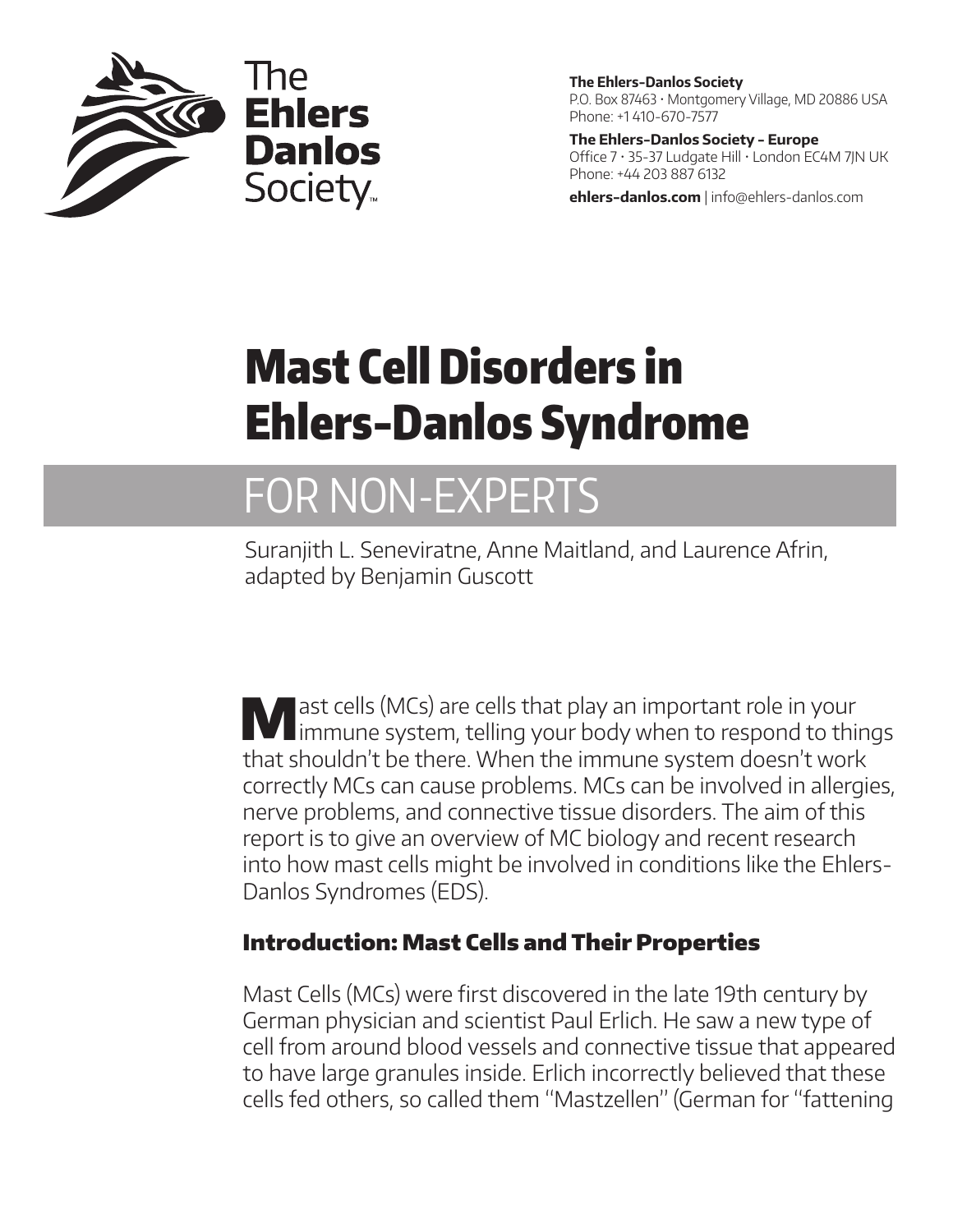

### **Mast Cell Disorders in Ehlers-Danlos Syndrome for Non-Experts** 2

cells"). Mast cells are actually part of the immune system, protecting the body from parasites and other things that shouldn't be there.

MCs first develop from blood stem cells in the bone marrow, then change further depending on where in the body they end up. Unlike other immune cells it is normal for mature (fully changed) MCs to stay around the tissue they moved to (such as nerves and blood vessels). Mast cells work by being "activated" by things the body interprets as potentially harmful, the mast cells then release histamine and other molecules into the surrounding tissue to signal a response from the body, which leads to swelling, warmth, and redness (inflammation). MCs are best known for their role in allergic responses like asthma, food allergy, and anaphylaxis, but recent research suggests they may have a role in many non-allergic disorders.

# Mast Cells, Connective Tissue, and Mast Cell Activation Disorder

Cells of the body are surrounded and supported by a network called the Extracellular Matrix (ECM), which can be made from structural materials like collagen. Structural materials like collagen play an important role in the connective tissue of the body generally, and are associated with the Ehlers-Danlos syndromes (EDS). MCs can stick to the ECM, which in turn alters their behavior. EDS, as a connective tissue disorder, could change the ECM enough to cause a change in MC behavior.

Mast cell activation disorder (MCAD) is a condition where someone has an increased activity of MCs. A proportion of people with the hypermobile type of EDS (hEDS) also have MCAD, leading to the possibility of a link between the conditions; research appears to support this link. In one study, 66% of patients with both a high heart rate when standing (Postural Tachycardia Syndrome or POTS) and EDS also had symptoms consistent with a form of MC activation.

# Features of MCAD

The features of MCAD in patients can be very varied, probably because of the genetic differences of each person. Symptoms can include itching, redness, and damage to the skin, diarrhea, or pain in the abdomen among others. Common triggers of MCAD are as follows: alcohol, heat, drugs, invasive procedures (surgery, biopsy, endoscopy), insect stings, high body temperature (fever) or infection, exercise, physical contact (pressure, friction), emotions/stress.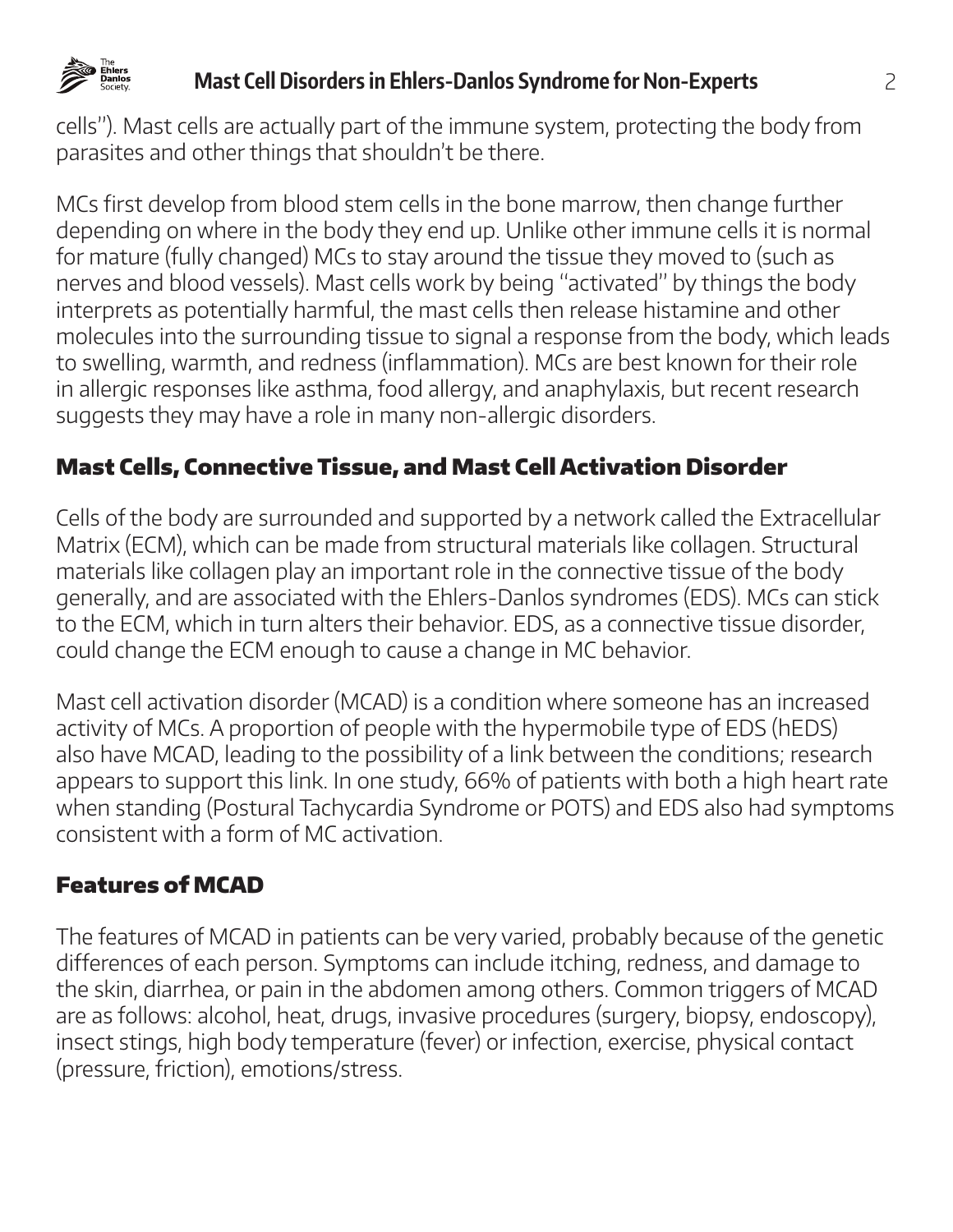

#### **Mast Cell Disorders in Ehlers-Danlos Syndrome for Non-Experts** 3

Laboratory tests should focus on testing blood and urine samples for chemicals specific to MCs, although some of these tests are either not good enough for proper diagnosis, not usually available to a family doctor, or are expensive. A doctor may want to test the levels of some or all of the following molecules: serum tryptase, plasma histamine, and prostaglandin (PG)D2, as well as urinary (random and 24-hr) histamine, N-methylhistamine (NMH), PGD2, 11-b-PGF2a, and leukotriene (LT) E4. Taking a small sample of the gut and testing for MCs may be helpful. Some of the tested molecules do not stay in the body for long or can break down outside the body, so collection and storage of these samples should keep this in mind. Negative tests in those with likely MCAD may need repeating when the patient has more obvious symptoms.

#### Treatment of MCAD

Having EDS and MCAD together is not known to affect the method of treatment. MCAD is currently incurable; except for a rare subtype called solid mastocytoma, therapy is limited to the control of symptoms. An effective doctor is critically important for successful management of most complex diseases, including MCAD. The absence of a local "doctor/partner" who can reliably help the patient access local and remote health care resources could lead to the MCAD patient facing difficulty in gaining and then maintaining control over their disease.

Finding out what triggers symptoms and avoiding these things is important (foods, chemicals, medication, or other causes). It is important to note that MCAD patients can have a reaction to non-drug ingredients in a medication. If a reaction occurs after the first few doses of a new drug, the ingredients should be reviewed to find a possible cause, then alternatives found. MCAD patients may need custom made formulations of their medications. Some patients react to a range of foodstuffs; removing ingredients from the diet then reintroducing them one by one (an elimination diet) can help some, but not all of these patients. It is important to keep as many others the same as possible: changing medication at the same time could cause confusion if a reaction reoccurs.

In spite of the tiredness and ill health that many MCAD patients experience, they should be encouraged to exercise regularly. This should only be to the individual limit of tolerance that each patient has likely learned from experience. This is because overexertion could trigger a flare of MC activation in some patients. Since both physical and psychological stress have long been known to activate MCs, things that reduce stress (e.g., psychotherapy) can be helpful. Desensitization therapy (slowly increasing exposure to the thing causing allergy) can be considered.